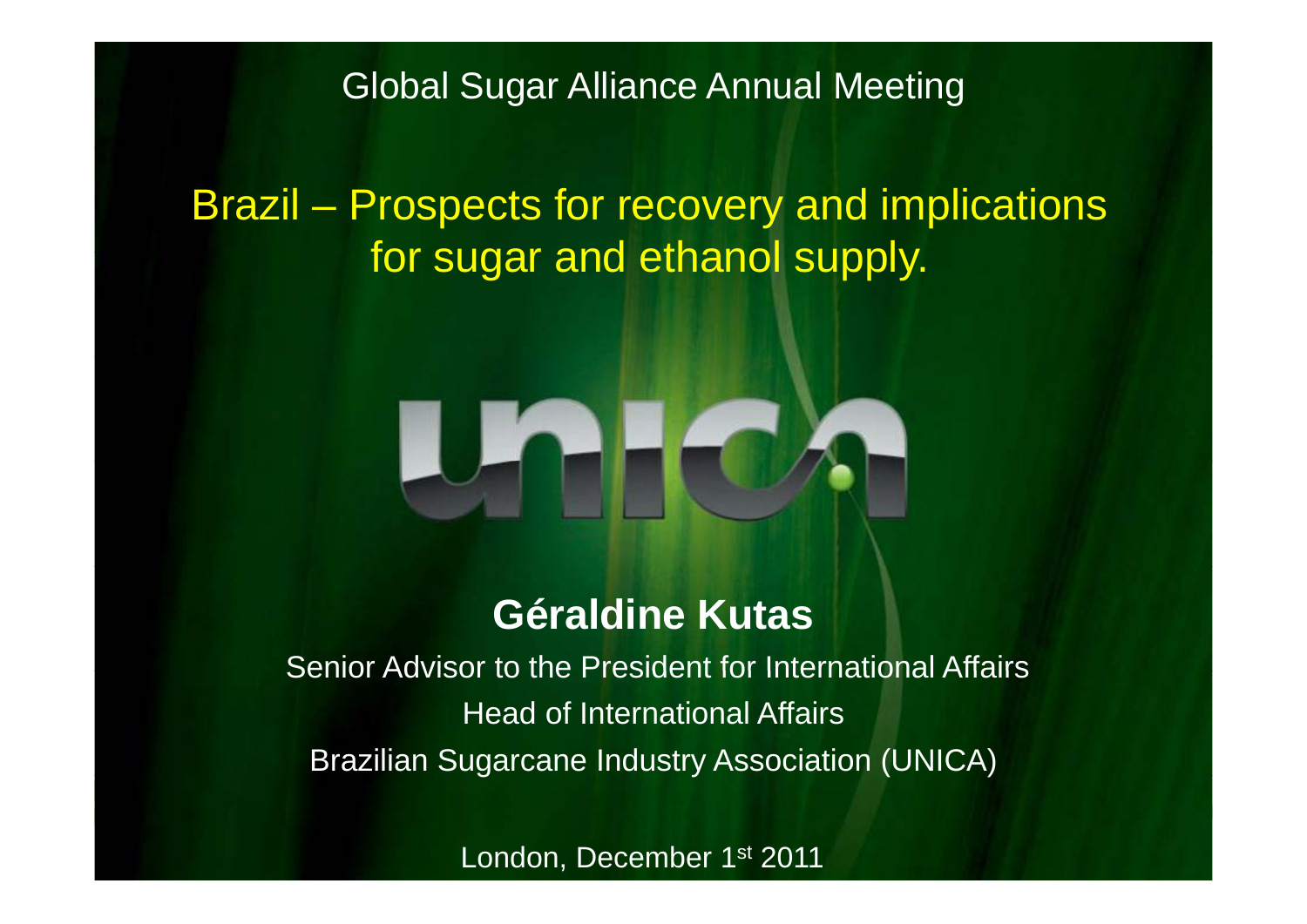# **THE 2011/12 HARVEST SEASON: STATE OF PLAY**

- $\frac{1}{2}$  Decrease in cane production, caused by:
	- ٠ Delays in replanting cane fields (consequence of the 2008/09 financial crisis)
	- $\blacksquare$  Atypical weather conditions in 3 consecutive harvests: excessive rain, drought, frost
	- Reduced agricultural productivity losses in excess of 15% of the harvest
	- $\blacksquare$ Adjustments to mechanical harvest
	- ٠ • Expansion of production to the Center-West, adaptation of cane varieties
- $\mathbf{v}_i^{\star}$ As a consequence, sugar and ethanol production declined and the country imports ethanol. This reflects a temporary snag, unlikely to repeat itself in the long run. Without ethanol imports, more gasoline imports would be required
- ◆ Production of all fuels is falling short in Brazil, given accelerated economic expansion and subsequent increased energy demands
- $\frac{1}{2}$  Expanded exports to the US are an attractive option, given the bonus on Brazilian ethanol, as evidenced by rising RINs for advanced biofuels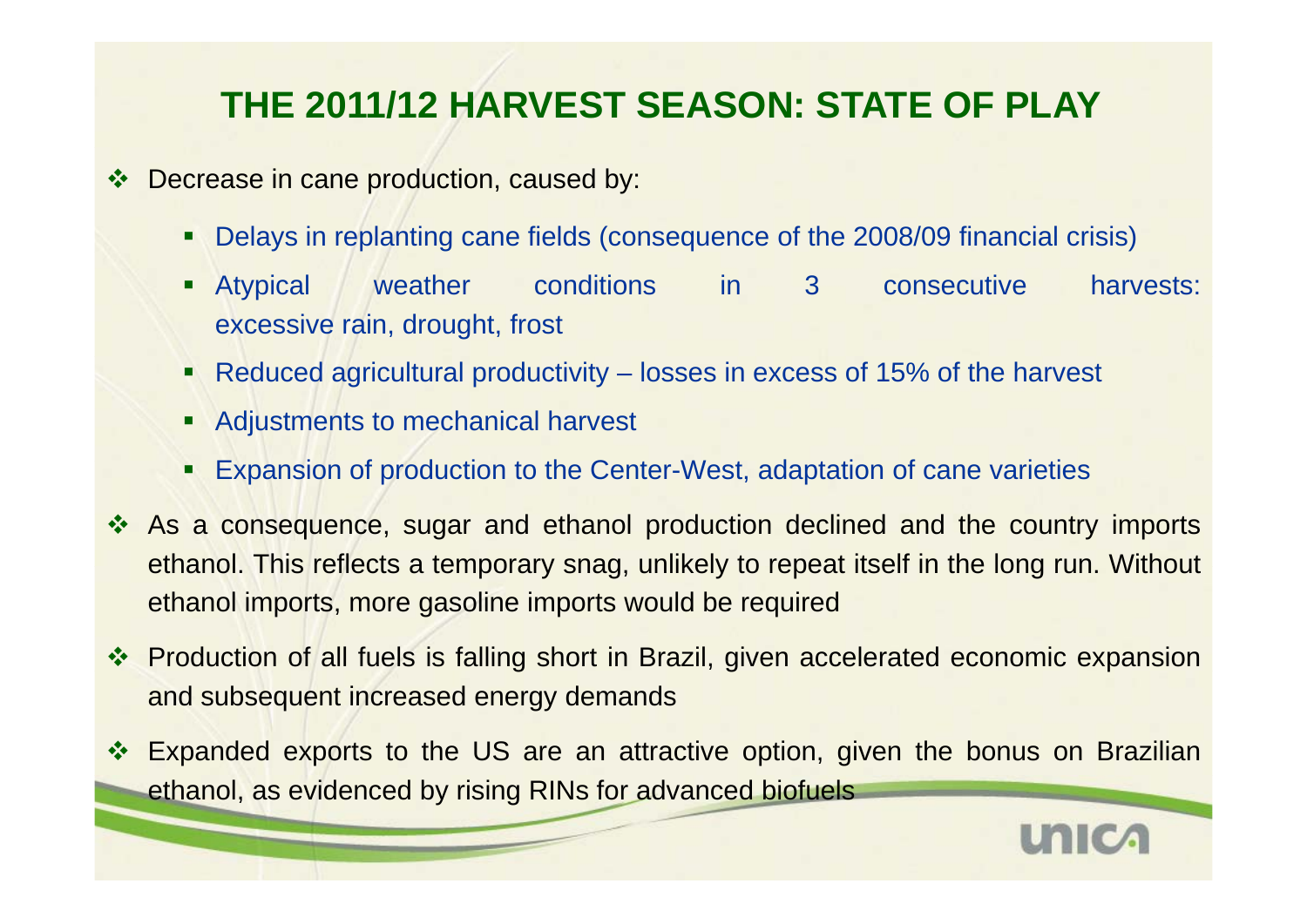#### **BRAZILIAN ETHANOL IMPORTS AND EXPORTS**

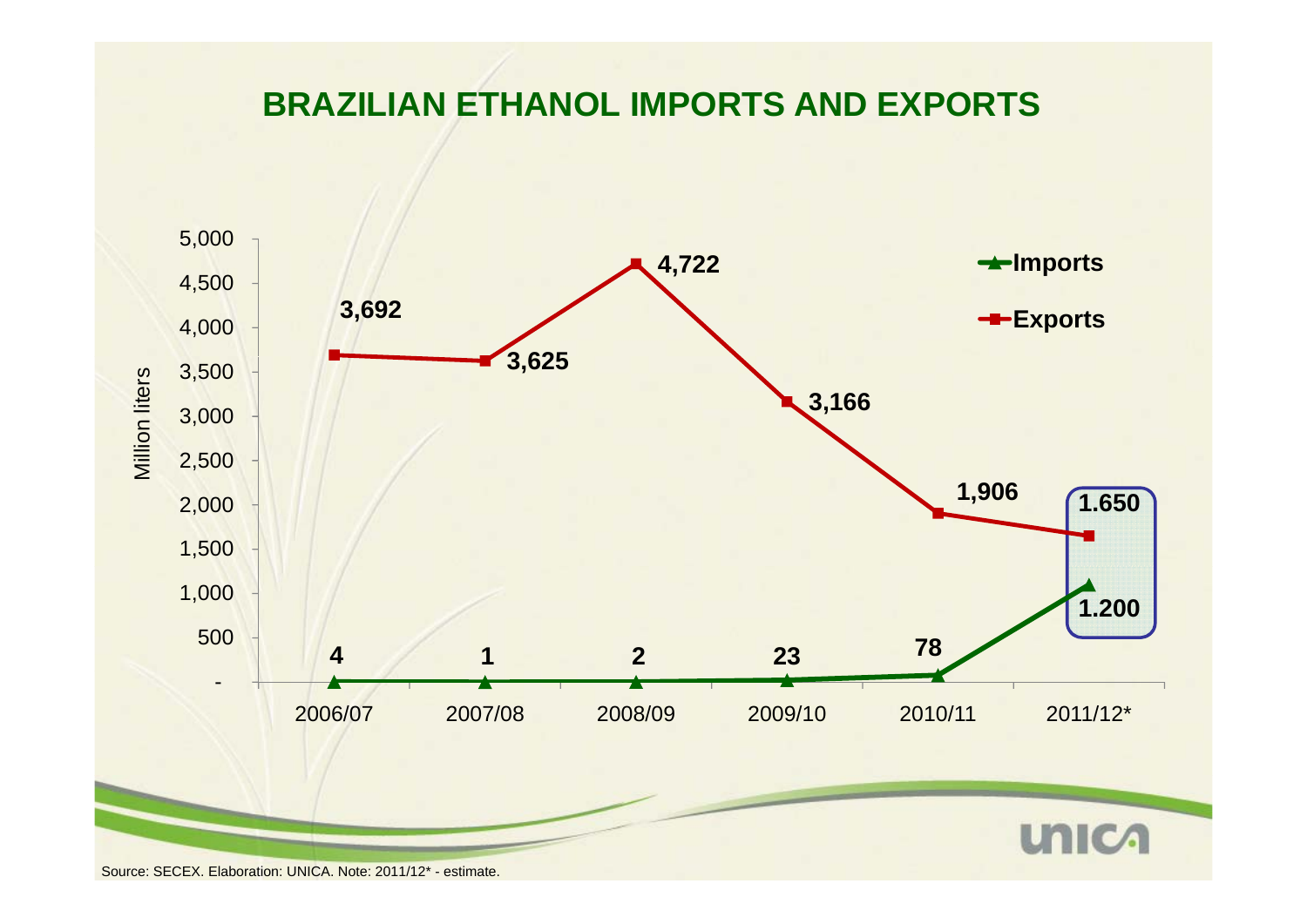## **ESTIMATE FOR 2011/2012 SUGARCANE HARVEST BRAZILIAN SOUTH -CENTRAL REGION CENTRAL**

|                                            | A              | B                        | C            | D            | E            |   |                                  |  |
|--------------------------------------------|----------------|--------------------------|--------------|--------------|--------------|---|----------------------------------|--|
| <b>Products</b>                            | 2010/2011      | 2011/2012 harvest season |              |              |              |   | $E/A$ $\left(\frac{9}{6}\right)$ |  |
|                                            | harvest season | $1st$ estimate           | $1st$ review | $2nd$ review | $3rd$ review |   |                                  |  |
| <b>UGARCANE CRUSHING</b>                   |                |                          |              |              |              |   |                                  |  |
| Total (thousand tons)                      | 556.945        | 568.500                  | 533.500      | 510.238      | 488.500      |   | $-12,29%$                        |  |
| roduction                                  |                |                          |              |              |              |   |                                  |  |
| Sugar (thousand tons)                      | 33.501         | 34.580                   | 32.380       | 31.570       | 30.800       | ⊕ | $-8,06%$                         |  |
| Anhydrous ethanol (million liters)         | 7.413          | 8.300                    | 8.550        | 8.140        | 7.830        | ⇑ | 5,62%                            |  |
| Hydrous ethanol (million liters)           | 17.971         | 17.207                   | 13.995       | 12.865       | 12.559       | ⊕ | $-30,12%$                        |  |
| Total ethanol (million liters)             | 25.385         | 25.507                   | 22.545       | 21.005       | 20.389       | ⊕ | $-19,68%$                        |  |
| <b>UGARCANE QUALITY</b>                    |                |                          |              |              |              |   |                                  |  |
| <b>TRS</b> (thousand tons)                 | 78.249         | 79.651                   | 72.396       | 68.934       | 67.071       | ⊕ | $-14,28%$                        |  |
| Kg of TRS / ton of sugarcane               | 140,50         | 140,11                   | 135,70       | 135,10       | 137,30       | ⊕ | $-2,27%$                         |  |
| <b>UGAR &amp; ETHANOL PRODUCTION SHARE</b> |                |                          |              |              |              |   |                                  |  |
| sugar <sup>1</sup>                         | 44,93%         | 45,56%                   | 46,94%       | 48,06%       | 48,19%       | ⇑ |                                  |  |
| Share (%)<br>ethanol <sup>2</sup>          | 55,07%         | 54,44%                   | 53,06%       | 51,94%       | 51,81%       | ⊕ |                                  |  |
| <b>IARKET</b>                              |                |                          |              |              |              |   |                                  |  |
| Sugar exports (thousand tons)              | 24.640         | 24.900                   | 23.130       | 22.320       | 21.200       | ⊕ | $-13,96%$                        |  |
| <b>Ethanol exports (million liters)</b>    | 1.767          | 1.450                    | 1.350        | 1.350        | 1.650        | J | $-6,62%$                         |  |

purce: UNICA. Note: TRS ist acronym used to "Total Recoverable Sugars"; 'sugarcane used to sugar production; <sup>2</sup> sugarcane used to ethanol production. Data of 2010/2011 harvest season are final values. The 1<sup>st</sup> estimate f 11/2012 sugarcane harvest season was released on March 31, 2011; the 1st review was released on July 13 of that year; the 2<sup>nd</sup> review was released on August 11; and the 3<sup>rd</sup> review was released on November 1, 2011.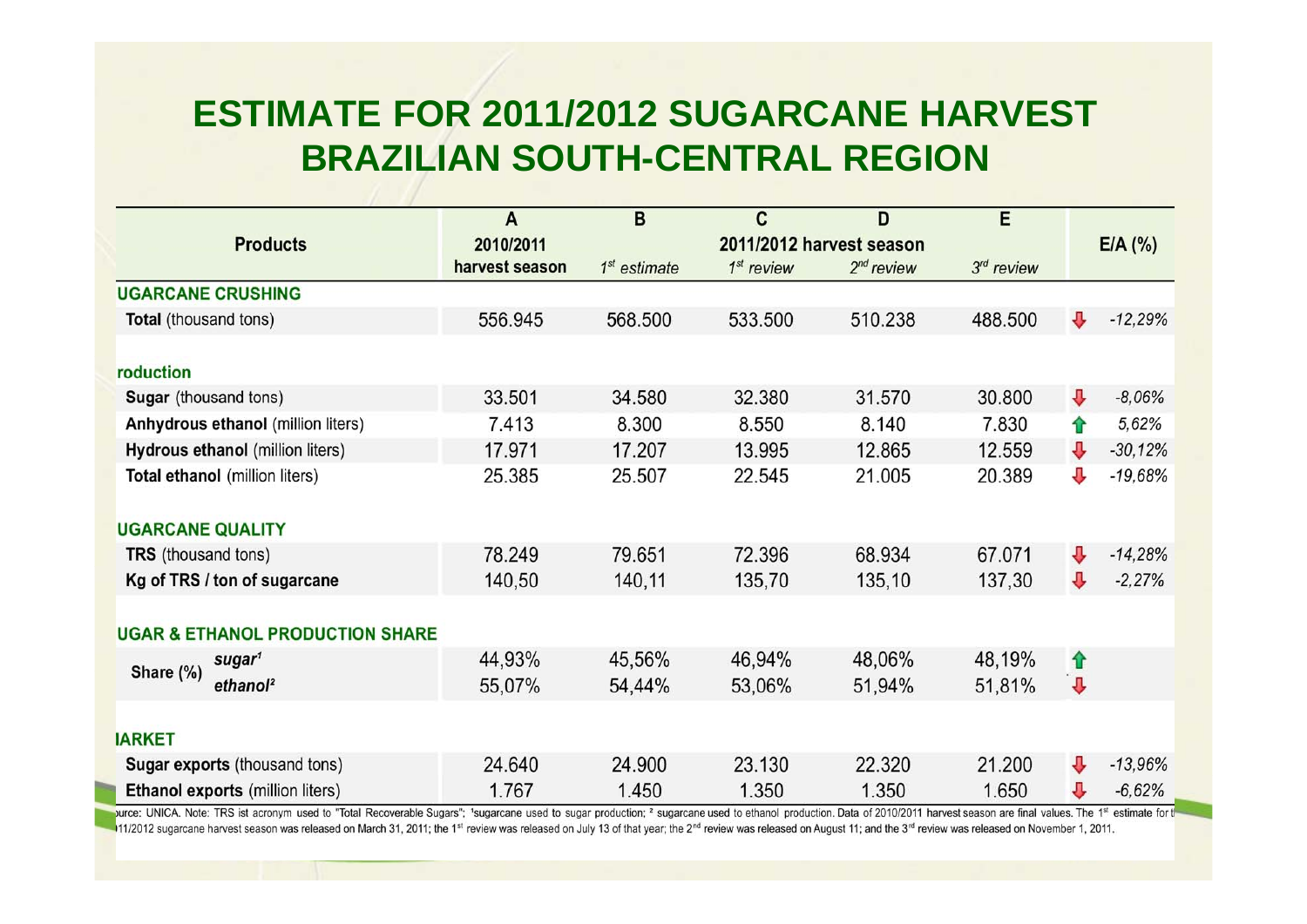#### **BRAZILIAN SUGAR EXPORTS**



**Brazilian exports increase, mainly to developing Brazil has increased its share in global trade**



Sources: F.O.Licht, LMC, SECEX and UNICA.

#### **UNICA**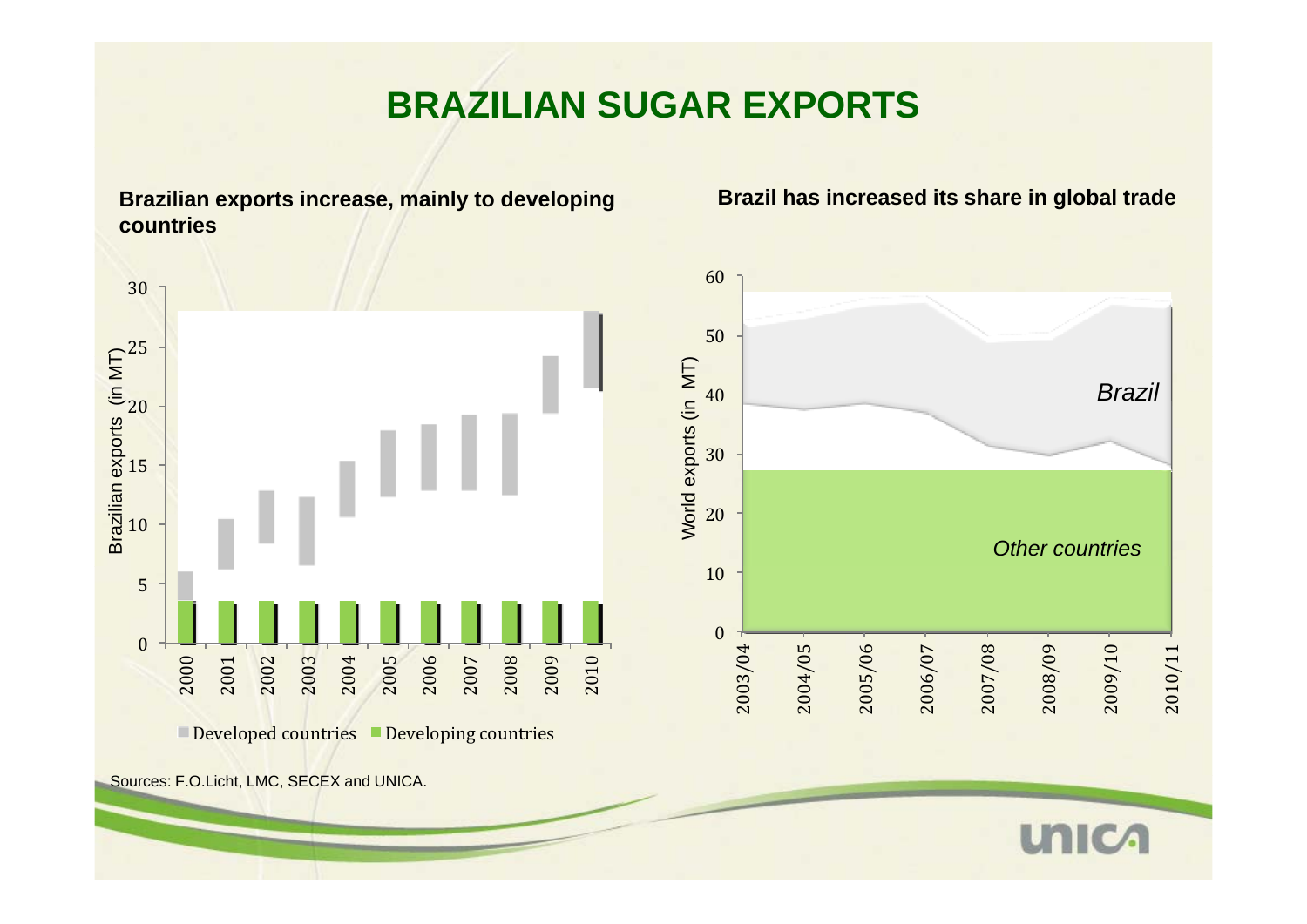#### **FUTURE BRAZILIAN SUGAR EXPORTS**

**Scenarii for Brazilian sugar exports**



 *If Brazil were to maintain its* **<sup>33</sup>** *current share in world sugar trade, exports from Brazil h ld b 13 MT b s hould grow by by 2020.*

Sources: F.O.Licht, LMC, SECEX and UNICA's forecasts

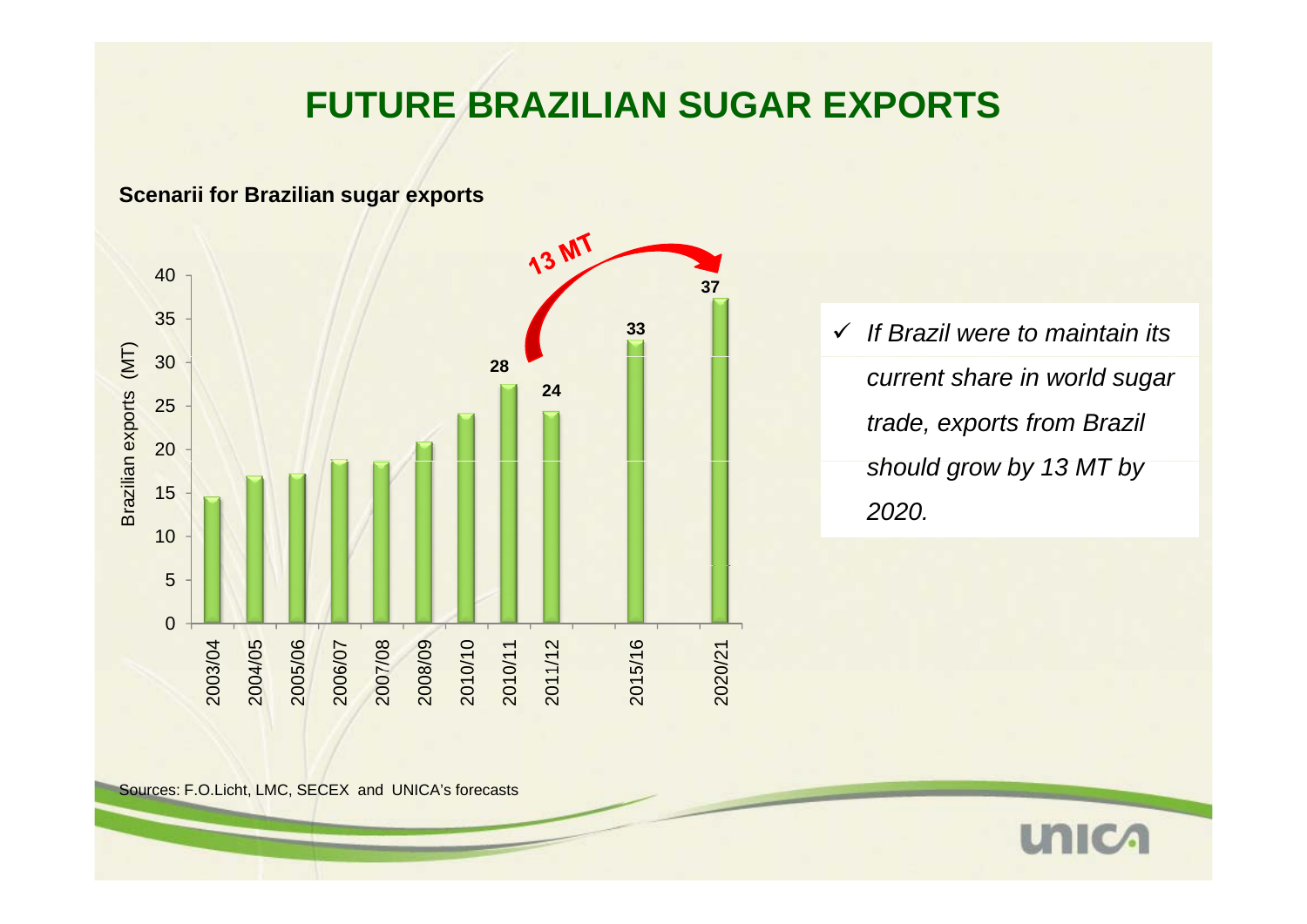#### **CANE AVAILABILITY REQUIRED TO MEET SUGAR DEMAND IN THIS SCENARIO**

**Cane availability required to meet sugar demand**

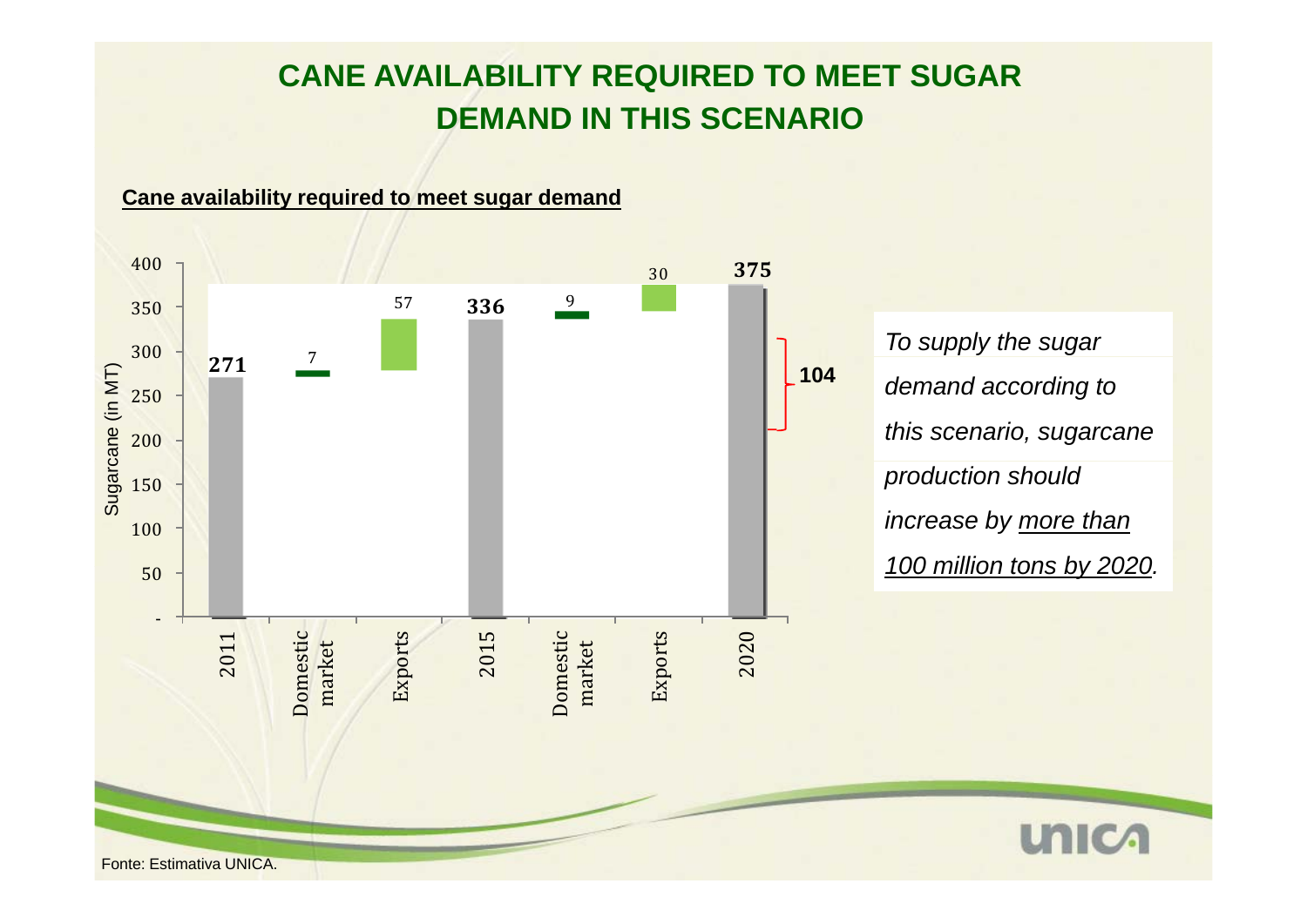#### **PRODUCTION INCREASE AND AGRICULTURAL PRODUCTIVITY IN SUGARCANE FIELDS**

**Potential production in current sugarcane area according to different rates of agricultural productivity**



*equals historical rates, we could produce 670 mn t of sugarcane harvested area.* 

**unica**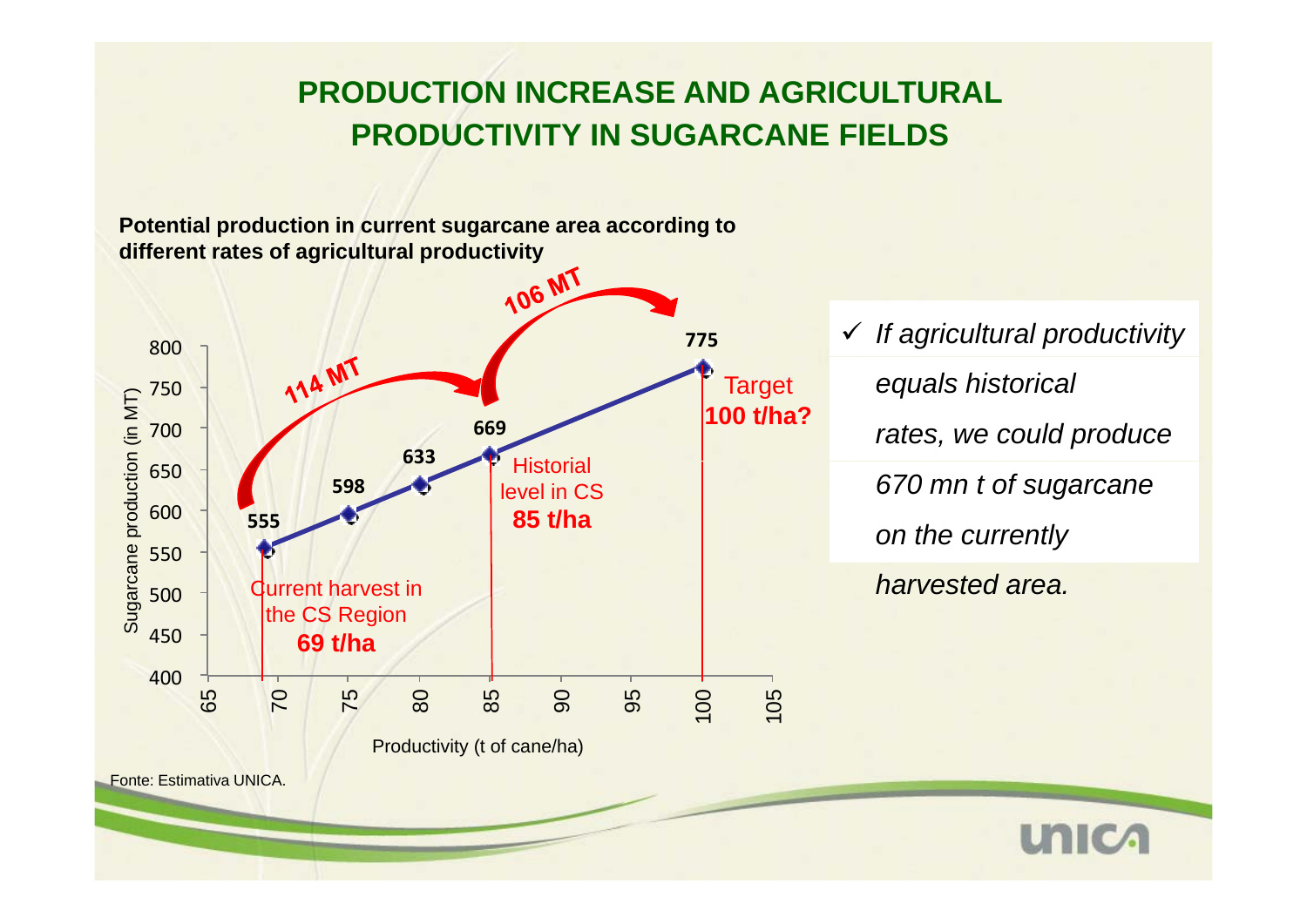### **FUTURE SUGARCANE AVAILABILITY REQUIRED**

**Scenario: 50% of the fleet uses ethanol (unhydrous and hydrous) and share of Brazil in global sugar exports is kept constant (50%)**